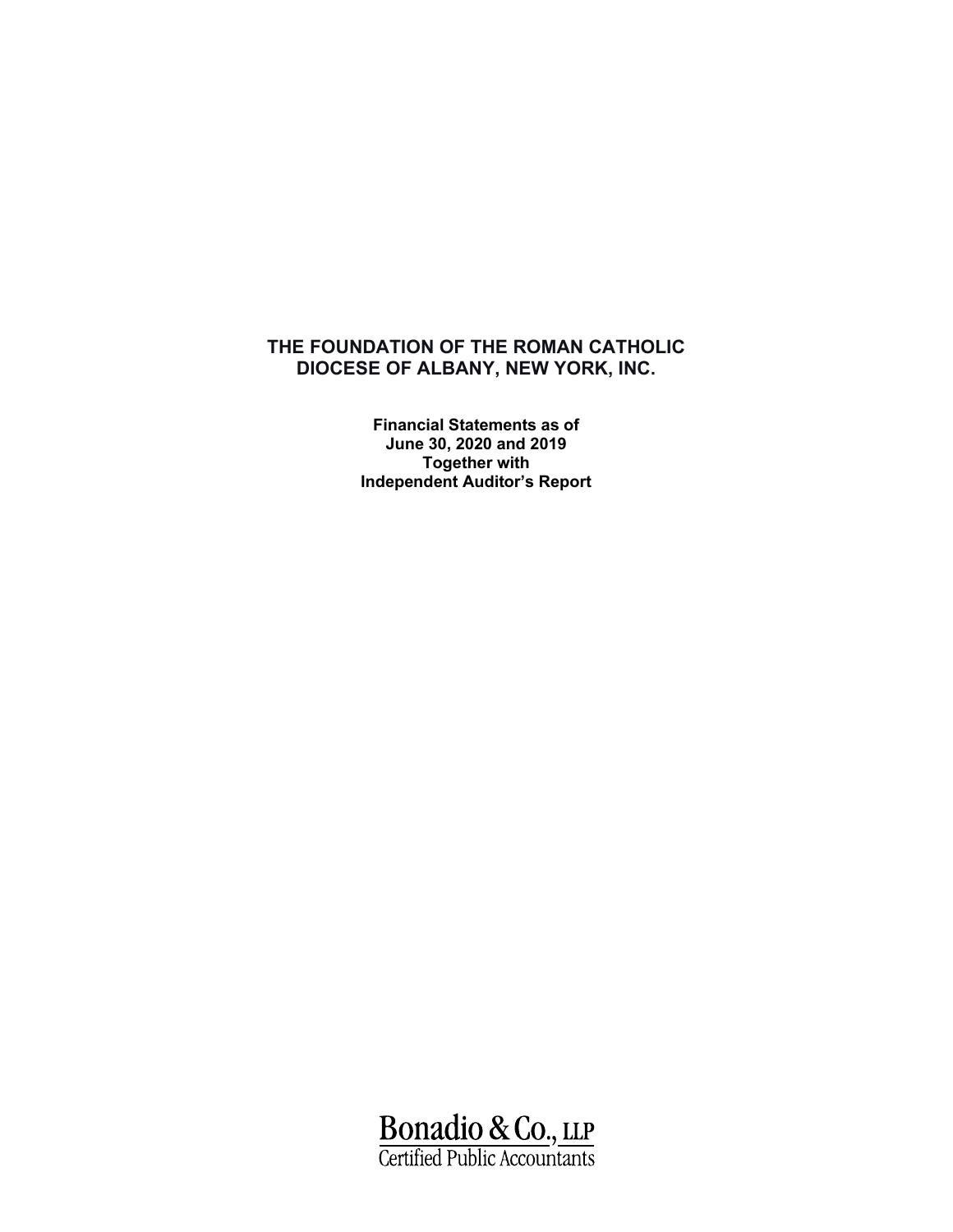# **INDEPENDENT AUDITOR'S REPORT**

March 16, 2021

To The Most Reverend Edward B. Scharfenberger and the Board of Trustees of The Foundation of the Roman Catholic Diocese of Albany, New York, Inc.:

We have audited the accompanying financial statements of The Foundation of the Roman Catholic Diocese of Albany, New York, Inc. (a New York State notfor-profit corporation), which comprise the statements of financial position as of June 30, 2020 and 2019, and the related statements of activities, functional expenses and cash flows for the years then ended and the related notes to the financial statements.

# *Management's Responsibility for the Financial Statements*

Management is responsible for the preparation and fair presentation of these financial statements in accordance with accounting principles generally accepted in the United States of America; this includes the design, implementation, and maintenance of internal control relevant to the preparation and fair presentation of financial statements that are free from material misstatement, whether due to fraud or error.

# *Auditor's Responsibility*

Our responsibility is to express an opinion on these financial statements based on our audits. We conducted our audits in accordance with auditing standards generally accepted in the United States of America. Those standards require that we plan and perform the audits to obtain reasonable assurance about whether the financial statements are free from material misstatement.

An audit involves performing procedures to obtain audit evidence about the amounts and disclosures in the financial statements. The procedures selected depend on the auditor's judgment, including the assessment of the risks of material misstatement of the financial statements, whether due to fraud or error. In making those risk assessments, the auditor considers internal control relevant to the entity's preparation and fair presentation of the financial statements in order to design audit procedures that are appropriate in the circumstances, but not for the purpose of expressing an opinion on the effectiveness of the entity's internal control. Accordingly, we express no such opinion. An audit also includes evaluating the appropriateness of accounting policies used and the reasonableness of significant accounting estimates made by management, as well as evaluating the overall presentation of the financial statements.

We believe that the audit evidence we have obtained is sufficient and appropriate to provide a basis for our audit opinion.

(Continued)

6 Wembley Court Albany, New York 12205 p (518) 464-4080 f (518) 464-4087

www.bonadio.com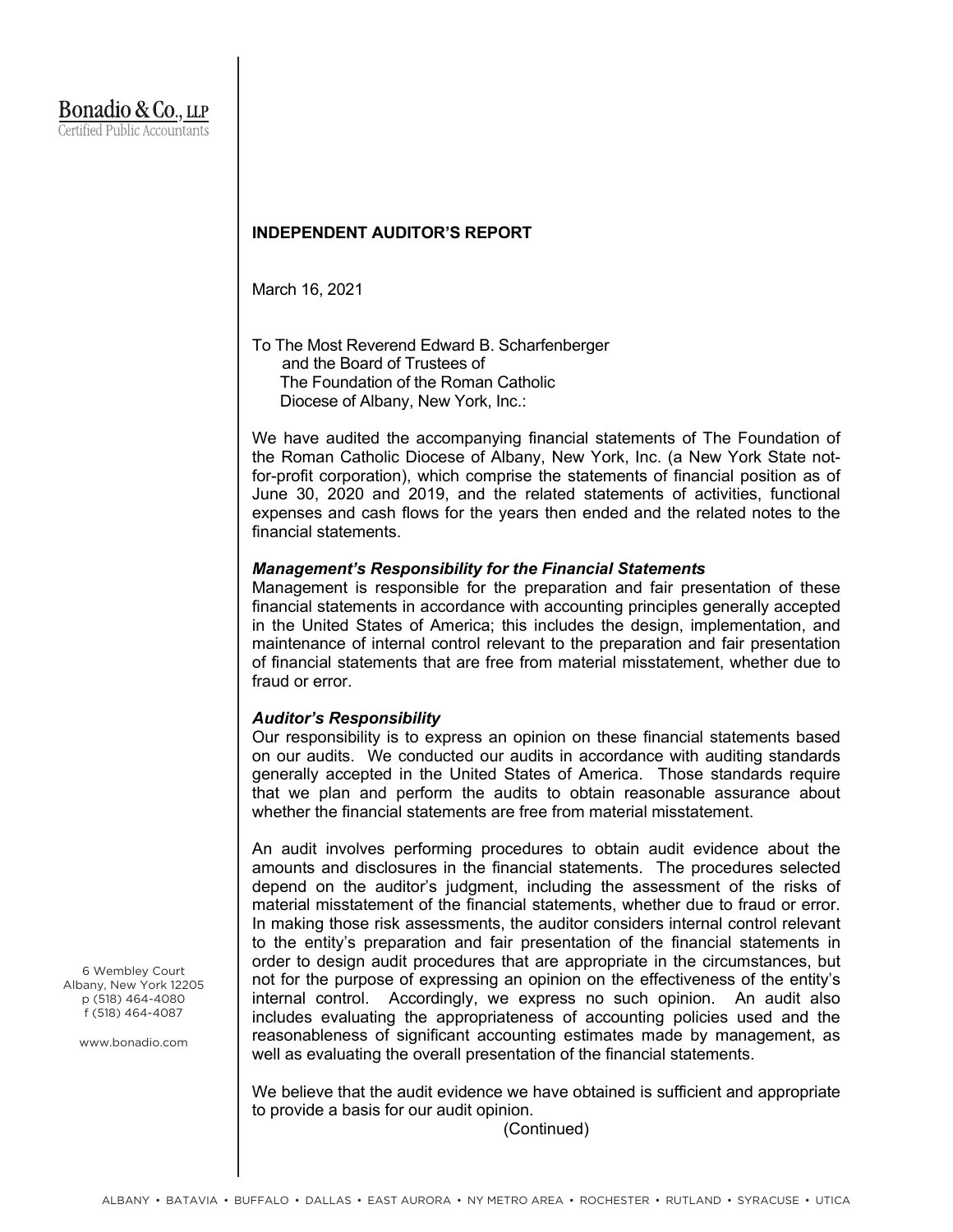## **INDEPENDENT AUDITOR'S REPORT**

(Continued)

### *Opinion*

In our opinion, the financial statements referred to above present fairly, in all material respects, the financial position of The Foundation of the Roman Catholic Diocese of Albany, New York, Inc. as of June 30, 2020 and 2019, and the changes in its net assets and its cash flows for the years then ended in accordance with accounting principles generally accepted in the United States of America.

#### **Change in Accounting Principles**

As described in Note 2 to the financial statements, the Foundation implemented Accounting Standards Update (ASU) 2014-09 and ASU 2018-08 and the effects have been included in these financial statements. Our opinion is not modified with respect to this matter.

Bonadio & Co., LLP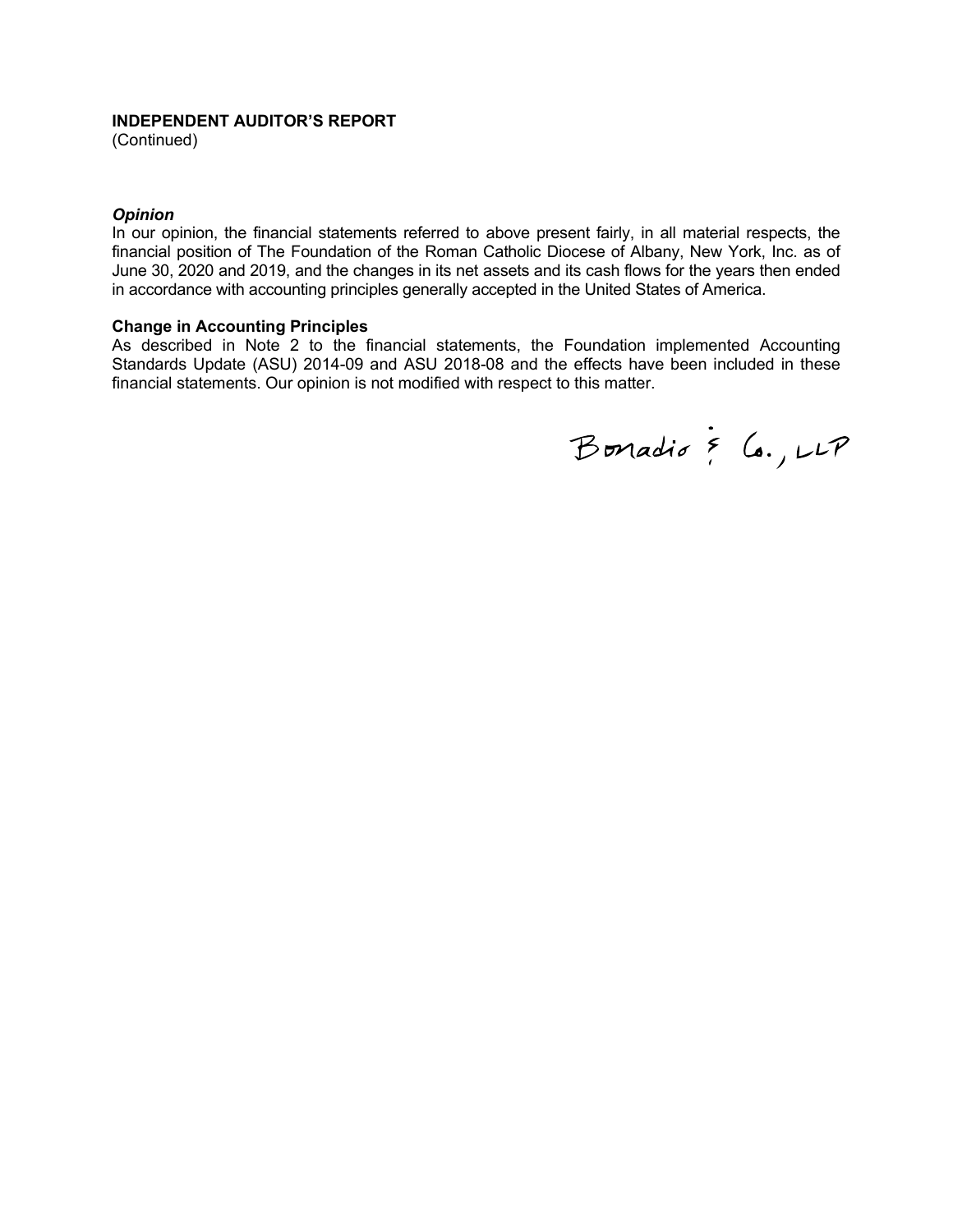# **STATEMENTS OF FINANCIAL POSITION JUNE 30, 2020 AND 2019**

|                                                                                                                      | 2020                                              | 2019                                                                |
|----------------------------------------------------------------------------------------------------------------------|---------------------------------------------------|---------------------------------------------------------------------|
| <b>ASSETS</b>                                                                                                        |                                                   |                                                                     |
| Cash and cash equivalents<br>Gift annuity<br>Parish assistance fund receivable, net<br>Investments<br>Accrued income | \$<br>148,393<br>231,166<br>39,994,333<br>119,706 | \$<br>430,874<br>1,949<br>3,373<br>113,624<br>38,064,486<br>141,596 |
|                                                                                                                      | \$<br>40,495,547                                  | 38,753,953<br>\$                                                    |
| <b>LIABILITIES AND NET ASSETS</b>                                                                                    |                                                   |                                                                     |
| <b>LIABILITIES:</b><br>Accounts payable and accrued expenses<br>Donor funds                                          | \$<br>32,851,321                                  | \$<br>161,600<br>61,900<br>31,785,966                               |
| <b>Total liabilities</b>                                                                                             | 32,913,221                                        | 31,947,566                                                          |
| <b>NET ASSETS:</b><br>Without donor restrictions<br>With donor restrictions<br>Total net assets                      | 7,139,916<br>442,410<br>7,582,326                 | 6,607,014<br>199,373<br>6,806,387                                   |
|                                                                                                                      | \$<br>40,495,547                                  | 38,753,953<br>\$                                                    |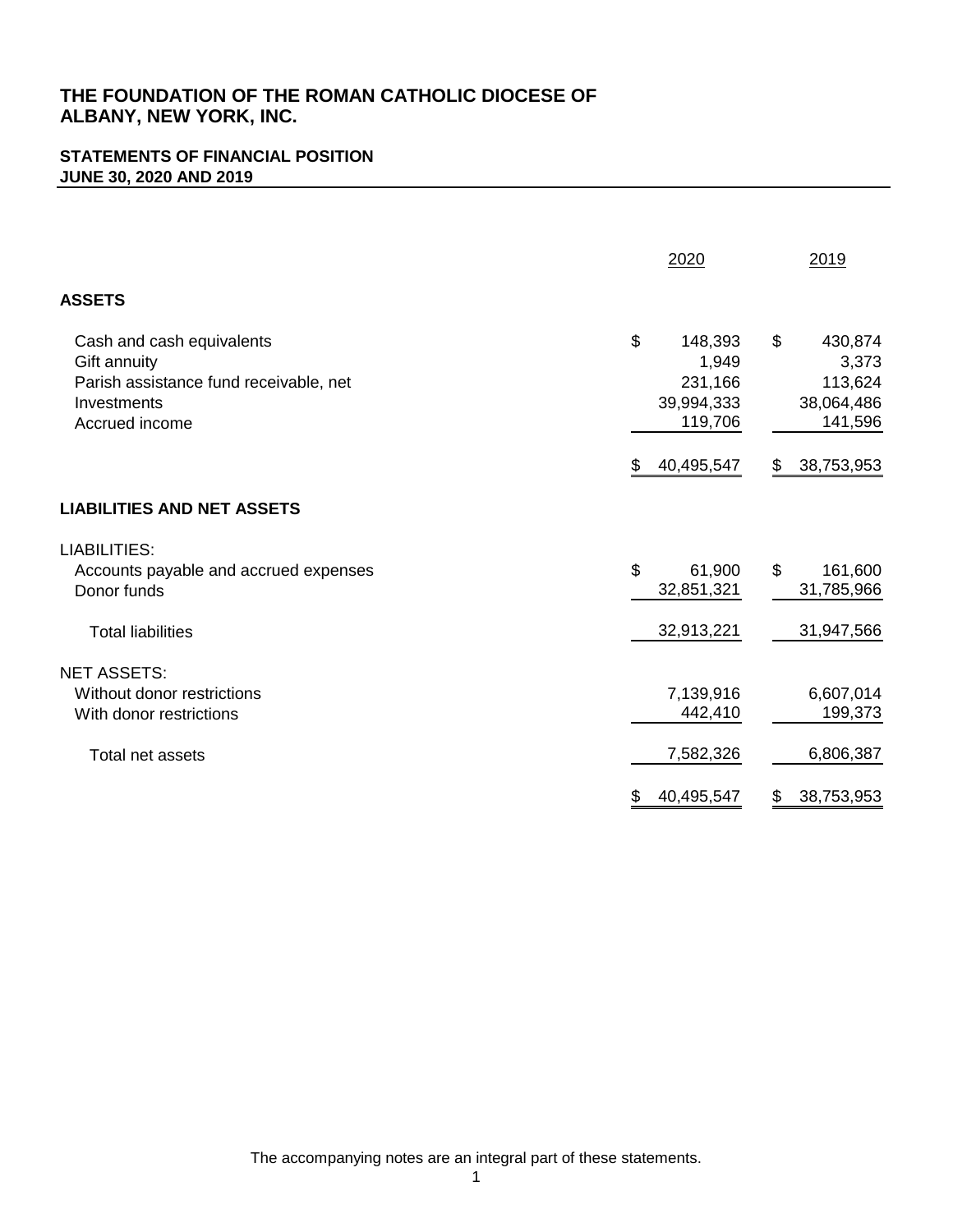# **STATEMENTS OF ACTIVITIES FOR THE YEARS ENDED JUNE 30, 2020 AND 2019**

|                                                                                                                                                                                                                    | 2020                                                | 2019                                               |
|--------------------------------------------------------------------------------------------------------------------------------------------------------------------------------------------------------------------|-----------------------------------------------------|----------------------------------------------------|
| <b>WITHOUT DONOR RESTRICTIONS</b>                                                                                                                                                                                  |                                                     |                                                    |
| REVENUE, GAINS AND OTHER SUPPORT:<br>In-kind contributions from Diocesan Corporation<br>Contributions<br>Administrative fees<br>Investment income, net<br>Released from donor restrictions<br>Miscellaneous income | \$<br>46,696<br>157,211<br>678,865<br>78,600<br>75  | \$<br>30,570<br>363,545<br>159,871<br>598,370      |
| Total revenue, gains, and other support                                                                                                                                                                            | 961,447                                             | 1,152,356                                          |
| <b>EXPENSES:</b><br>Program:<br>Distribution to Diocesan Corporation<br>Other grants<br>Total program<br>General and administrative<br>Total expenses                                                              | 150,000<br>151,100<br>301,100<br>127,445<br>428,545 | 153,600<br>268,275<br>421,875<br>78,863<br>500,738 |
| CHANGE IN NET ASSETS WITHOUT DONOR RESTRICTIONS                                                                                                                                                                    | 532,902                                             | 651,618                                            |
| <b>WITH DONOR RESTRICTIONS</b><br>Retired priest fund<br>Released from with donor restrictions<br>Parish assistance fund                                                                                           | 94,995<br>(78,600)<br>226,642                       | 199,373                                            |
| CHANGE IN NET ASSETS WITH DONOR RESTRICTIONS                                                                                                                                                                       | 243,037                                             | 199,373                                            |
| <b>CHANGE IN NET ASSETS</b>                                                                                                                                                                                        | 775,939                                             | 850,991                                            |
| NET ASSETS - beginning of year                                                                                                                                                                                     | 6,806,387                                           | 5,955,396                                          |
| NET ASSETS - end of year                                                                                                                                                                                           | \$<br>7,582,326                                     | \$<br>6,806,387                                    |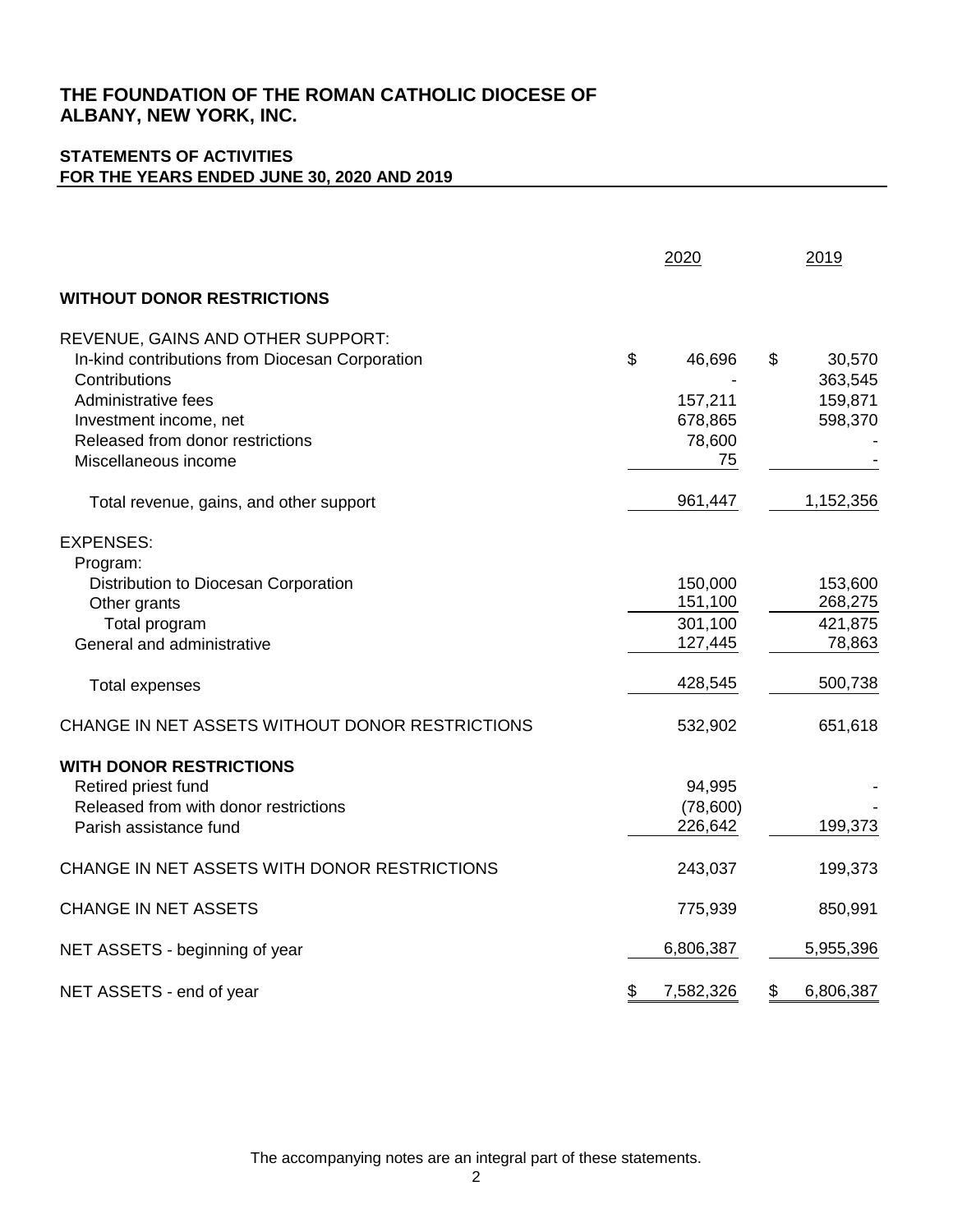# **STATEMENTS OF CASH FLOWS FOR THE YEARS ENDED JUNE 30, 2020 AND 2019**

|                                                                                                                              | 2020          | 2019                  |
|------------------------------------------------------------------------------------------------------------------------------|---------------|-----------------------|
| <b>CASH FLOW FROM OPERATING ACTIVITIES:</b><br>Change in net assets<br>Adjustments to reconcile change in net assets to      | \$<br>775,939 | \$<br>850,991         |
| net cash flow from operating activities:<br>Gains on investments, net<br>Changes in:                                         | (541, 543)    | (469, 621)            |
| Gift annuity                                                                                                                 | 1,424         | 1,167                 |
| Parish assistance receivable                                                                                                 | (117, 542)    | (113, 624)            |
| Accrued income                                                                                                               | 21,890        | 22,719                |
| Accounts payable and accrued expenses                                                                                        | (99,700)      | (59, 700)             |
| Net cash flow from operating activities                                                                                      | 40,468        | 231,932               |
| <b>CASH FLOW FROM INVESTING ACTIVITIES:</b><br>Purchases of investments<br>Proceeds from sales and maturities of investments | (322, 949)    | (147, 508)<br>113,378 |
| Net cash flow from investing activities                                                                                      | (322, 949)    | (34, 130)             |
| CHANGE IN CASH AND CASH EQUIVALENTS                                                                                          | (282, 481)    | 197,802               |
| CASH AND CASH EQUIVALENTS - beginning of year                                                                                | 430,874       | 233,072               |
| CASH AND CASH EQUIVALENTS - end of year                                                                                      | \$<br>148,393 | \$<br>430,874         |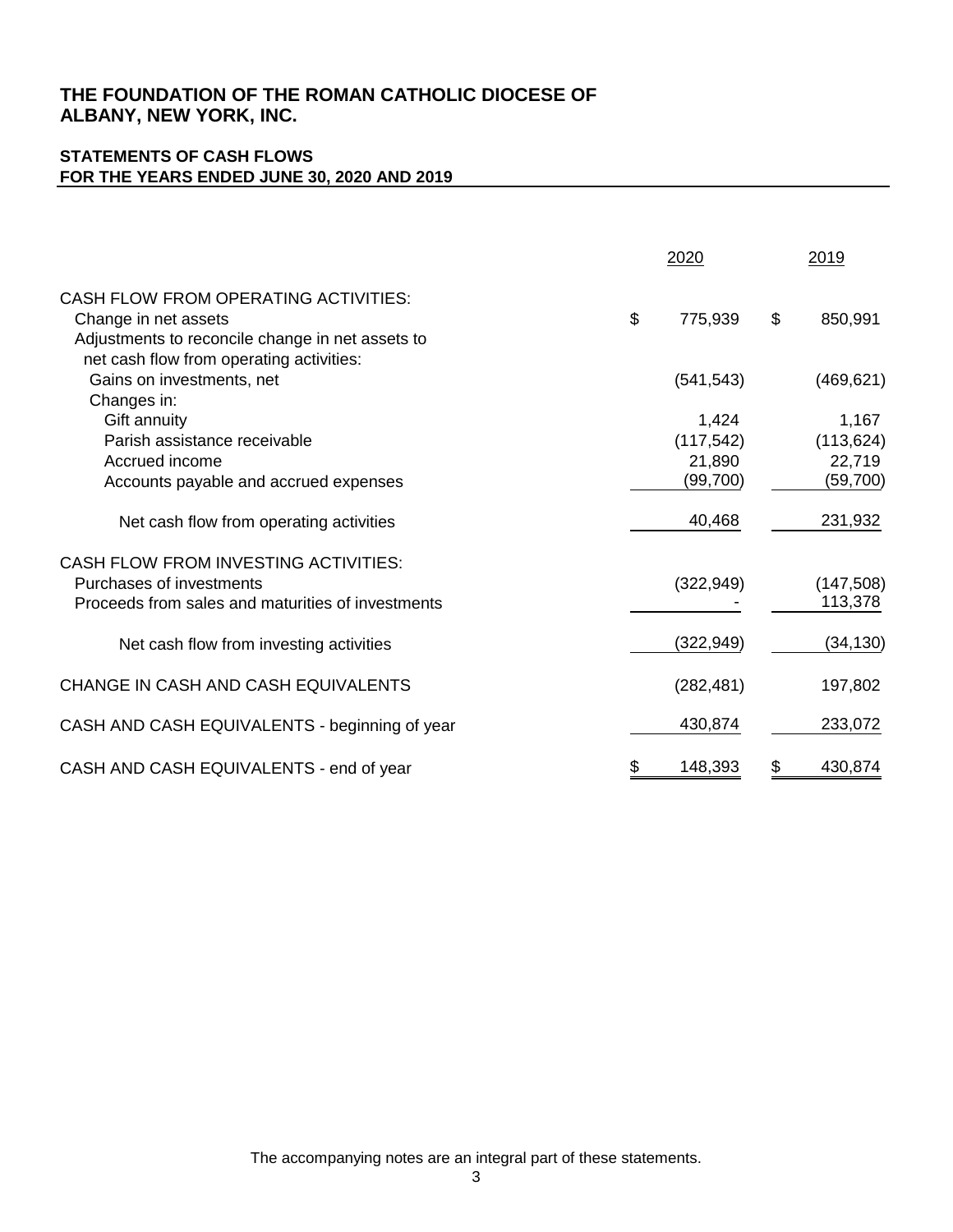# **STATEMENTS OF FUNCTIONAL EXPENSES FOR THE YEARS ENDED JUNE 30, 2020 AND 2019**

|                            |    | Program | General and<br>Administrative |         | 2020<br><b>Total</b> |         |
|----------------------------|----|---------|-------------------------------|---------|----------------------|---------|
| Donations                  | \$ | 301,100 | \$                            |         | \$                   | 301,100 |
| Bad debt expense           |    |         |                               | 55,658  |                      | 55,658  |
| <b>Salaries</b>            |    |         |                               | 36,012  |                      | 36,012  |
| <b>Professional fees</b>   |    |         |                               | 12,704  |                      | 12,704  |
| Office supplies            |    |         |                               | 11,643  |                      | 11,643  |
| <b>Benefits</b>            |    |         |                               | 7,938   |                      | 7,938   |
| Payroll taxes              |    |         |                               | 2,748   |                      | 2,748   |
| <b>Consulting services</b> |    |         |                               | 590     |                      | 590     |
| Telephone                  |    |         |                               | 119     |                      | 119     |
| <b>Bank fees</b>           |    |         |                               | 33      |                      | 33      |
|                            | \$ | 301,100 | \$                            | 127,445 | \$                   | 428,545 |

|                          |    | Program |    | General and<br>Administrative |    | 2019<br>Total |  |
|--------------------------|----|---------|----|-------------------------------|----|---------------|--|
| Donations                | \$ | 421,875 | \$ |                               | \$ | 421,875       |  |
| <b>Professional fees</b> |    |         |    | 29,795                        |    | 29,795        |  |
| <b>Salaries</b>          |    |         |    | 23,386                        |    | 23,386        |  |
| Consulting services      |    |         |    | 9,332                         |    | 9,332         |  |
| <b>Benefits</b>          |    |         |    | 5,736                         |    | 5,736         |  |
| Advertising              |    |         |    | 5,585                         |    | 5,585         |  |
| Office supplies          |    |         |    | 3,421                         |    | 3,421         |  |
| Payroll taxes            |    |         |    | 1,448                         |    | 1,448         |  |
| Telephone                |    |         |    | 127                           |    | 127           |  |
| Bank fees                |    |         |    | 33                            |    | 33            |  |
|                          | \$ | 421,875 | \$ | 78,863                        | \$ | 500,738       |  |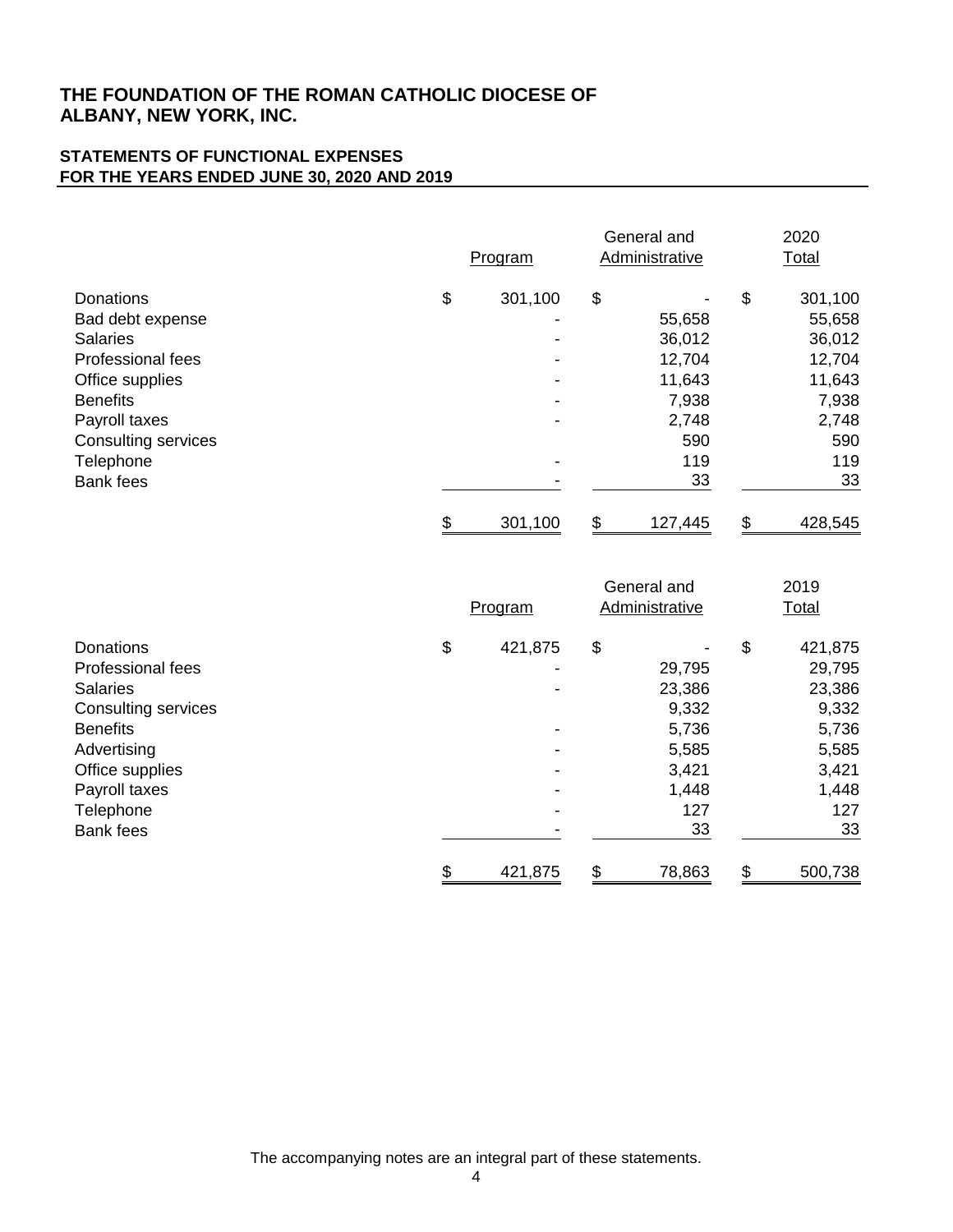### **NOTES TO FINANCIAL STATEMENTS JUNE 30, 2020 AND 2019**

## **1. THE ORGANIZATION**

The Foundation of the Roman Catholic Diocese of Albany, New York, Inc. (the Foundation) was created in February 1995 by the Bishop of Albany. The Foundation's mission is to receive and administer gifts and bequests made for the benefit of the Roman Catholic Diocese of Albany, New York (Diocesan Corporation) and certain affiliates. In addition, the Foundation also acts as a long-term investment vehicle for various Catholic organizations within the geographical boundaries of the Roman Catholic Diocese of Albany by providing an opportunity for individuals and organizations to ensure the ongoing and long-term financial stability and vitality of the Diocese's various Catholic entities.

The Foundation fulfills its mission by:

- Seeking endowment funds, quasi-endowment funds, and current funds, which foster and support the programs, services, aims, and goals of the Church of Albany;
- Assisting parishes, schools, service organizations, and other Catholic organizations in meeting their ongoing and long-term financial needs;
- Assisting donors in achieving their charitable and financial goals;
- Providing responsible and effective financial management of Foundation investments, thus relieving leaders and administrators of a portion of their funding and funds management efforts; and
- Distributing net earnings and income according to the wishes of participating entities, donors, and the distribution policy of the Foundation.

Currently, and as further described in Note 2, the Foundation's primary activity is to receive, invest, and disburse contributions received on behalf of various religious and nonprofit organizations in the Diocese, as a long-term investment vehicle for those organizations.

## **2. SUMMARY OF SIGNIFICANT ACCOUNTING POLICIES**

## **Basis of Accounting**

The Foundation's financial statements have been prepared in conformity with accounting principles generally accepted in the United States. Net assets and support, revenue, expenses, gains, and losses are classified based on the existence or absence of donorimposed restrictions. Accordingly, net assets without donor restrictions are amounts not subject to donor-imposed stipulations and are available for operations.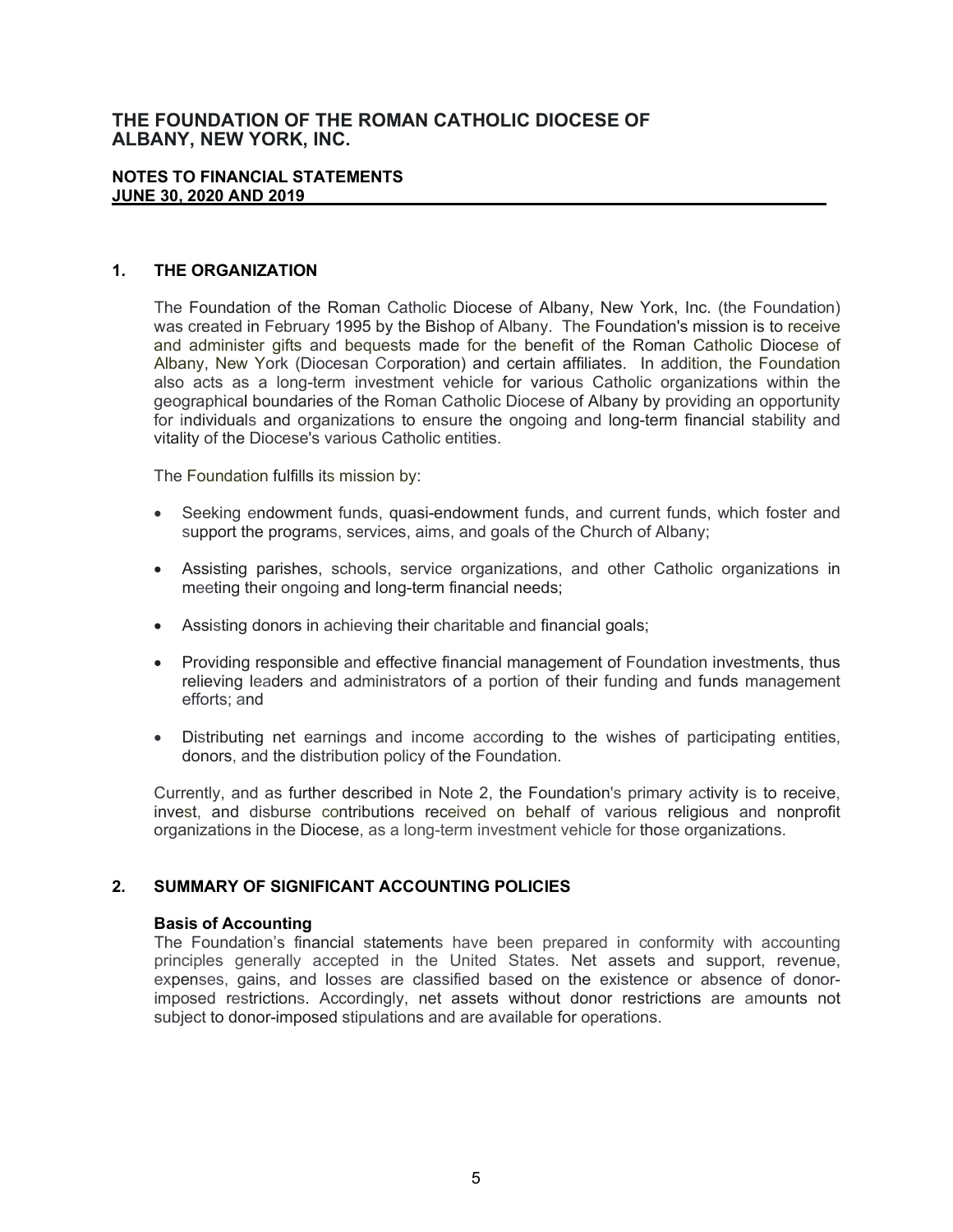### **Change in Accounting Principles**

In May 2014, the FASB issued ASU 2014-09, and has subsequently issued supplemental and/or clarifying ASUs (collectively "ASC 606") *Revenue from contracts with customers*. ASC 606 outlines a five-step framework that supersedes the principles for recognizing revenue and eliminates industry-specific guidance. The core principle of the guidance in ASC 606 is that an entity should recognize revenue to depict the transfer of promised goods or services to customers in an amount that reflects the consideration to which the entity expects to be entitled in exchange for those goods or services. In addition, ASC 606 revises current disclosure requirements in an effort to help financial statement users better understand the nature, amount, timing, and uncertainty of revenue that is recognized. The Foundation adopted ASC 606 as of July 1, 2019, using a modified retrospective application. There was no effect on total net assets or change in net assets as a result of the adoption.

In June 2018, the FASB issued ASU 2018-08, *Clarifying the Scope and the Accounting Guidance for Contributions Received and Contributions Made*, with the purpose of improving consistency in reporting whether a transfer of assets is a contribution or an exchange transaction. ASU 2018-08 clarifies how an entity determines whether a resource provider is participating in an exchange transaction by evaluating whether the resource provider is receiving commensurate value in return for the resources transferred. Additionally, ASU 2018- 08 requires that an entity determine whether a contribution is conditional on the basis of whether an agreement includes a barrier that must be overcome and whether a right of return of assets transferred exists. The Foundation adopted ASU 2018-08 for the year ended June 30, 2020, using a modified prospective basis, in which the change in accounting principle is applied only to agreements that are either not completed as of, or are entered into after, the adoption date. There was no effect on total net assets or changes in net assets as a result of adoption.

#### **Use of Estimates**

The preparation of financial statements in conformity with U.S. generally accepted accounting principles requires management to make estimates and assumptions that affect the reported amounts of assets and liabilities and disclosure of contingent assets and liabilities at the date of the financial statements and the reported amounts of support, revenue and expenses during the reporting period. Items subject to such estimates and assumptions include the valuation of investments and accounts receivable. Actual results could differ from those estimates.

## **Cash and Cash Equivalents**

The Foundation considers all bank demand deposit accounts, money market funds and highly liquid debt instruments with an original maturity of less than three months to be cash equivalents. The Foundation's cash balances may at times exceed federally insured limits. The Foundation has not experienced any losses in these accounts and believes it is not exposed to any significant risk with respect to cash and cash equivalents.

#### **Due from Affiliates**

Amounts due from affiliates are stated net of an allowance for doubtful accounts, when applicable. As of June 30, 2020 and 2019, an allowance for doubtful accounts was recorded for a promissory note receivable from one affiliate (see Note 4).

### **Parish Assistance Fund Receivable, Net**

Parish assistance fund receivables are stated net of an allowance for doubtful accounts in the amount of \$55,658 as of June 30, 2020. There was no allowance as of June 30, 2019.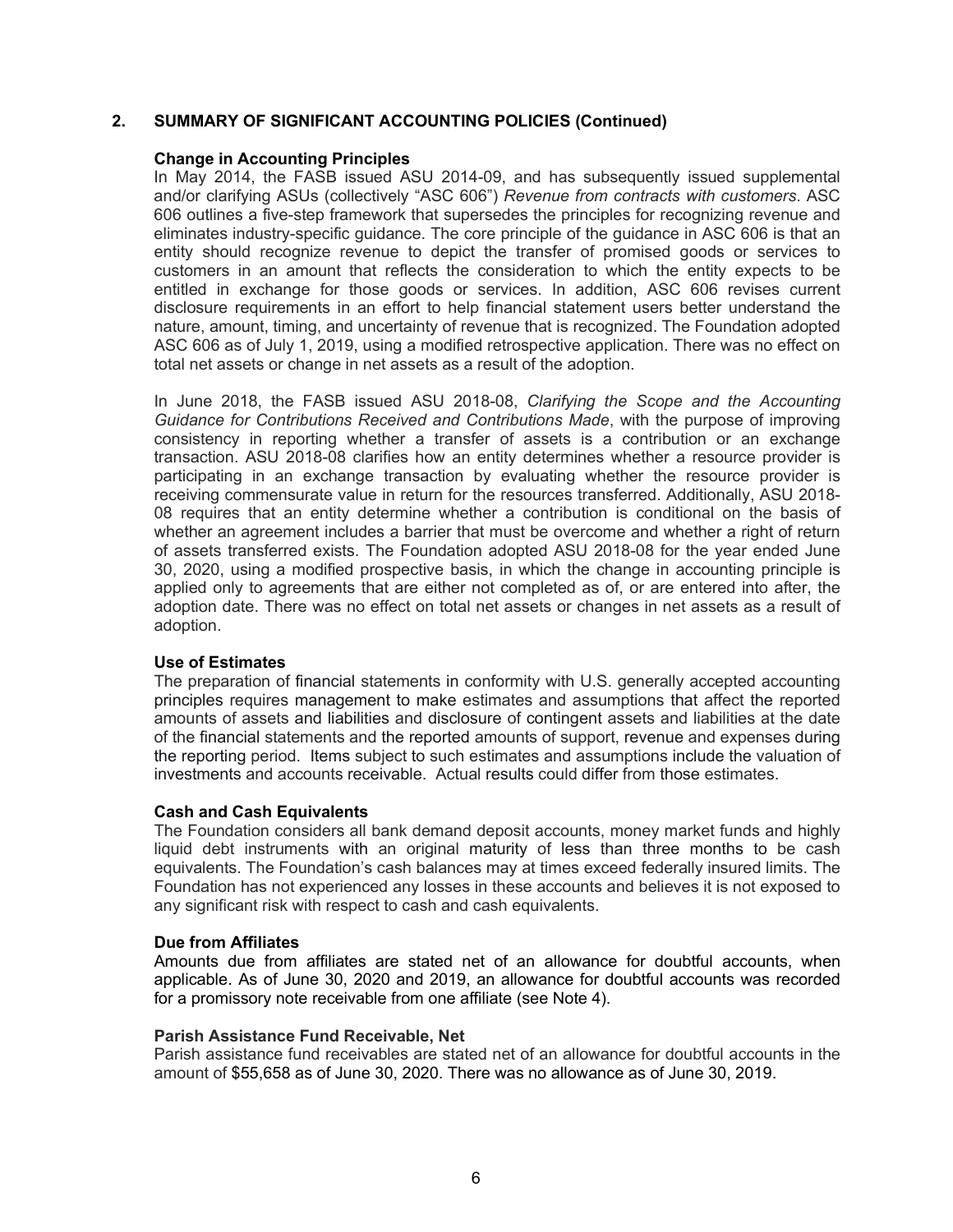### **Investments**

All investments have been reported in the financial statements at fair value, except for certain investments which are stated at Net Asset Value (NAV). Fair value represents the price that would be received upon the sale of an asset or paid upon the transfer of a liability in an orderly transaction between market participants as of the measurement date. Financial instruments measured and reported at fair value are classified and disclosed in one of the following categories based on the lowest level input that is significant to the fair value measurement in its entirety.

• Level 1 inputs are quoted prices (unadjusted) in active markets that are accessible at the measurement date for assets or liabilities.

The Foundation's equities and money market funds are primarily valued utilizing Level 1 inputs.

• Level 2 inputs are observable prices that are based on inputs not quoted in active markets but corroborated by market data.

The Foundation's fixed income bonds and foreign bonds are valued utilizing Level 2 inputs.

• Level 3 inputs are unobservable inputs that are used when little or no market data is available.

The Foundation does not have any Level 3 investments as of June 30, 2020 and 2019.

Fair values for securities, including mutual funds and corporate equity securities, are based on quoted market prices or dealer quotes, where available. When quoted market prices are not available, including fixed income and foreign bonds, fair values are based on quoted market prices of comparable instruments or, when necessary, the Foundation utilizes matrix pricing from a third-party pricing vendor to determine fair value pricing. Matrix prices are based on quoted prices for securities with similar coupons, ratings, and maturities, rather than on specific bids and offers for the designated security. Shares in mutual funds are based on share values reported by the funds as of the last business day of the fiscal year.

Net investment income earned on amounts received and invested on behalf of other organizations is recognized as an increase in investments with a corresponding increase in the donor funds liability. At June 30, 2020 and 2019, the Foundation held \$32,851,321 and \$31,785,966, respectively, in investments classified as donor funds. Income from investments other than donor funds, as well as realized and unrealized gains and losses on these investments is recognized in the accompanying statements of activities. The net increase or decrease in fair value during the year is included in investment income in the accompanying statements of activities, except those related to donor funds.

Investments are pooled and are assigned a unit value. Unit values are based on the market value of the investment to the total market value of the pool of investments held on behalf of the Foundation. Investment earnings are allocated between Foundation owned investments and managed donor funds on a monthly basis based on units held within the total pool of investments.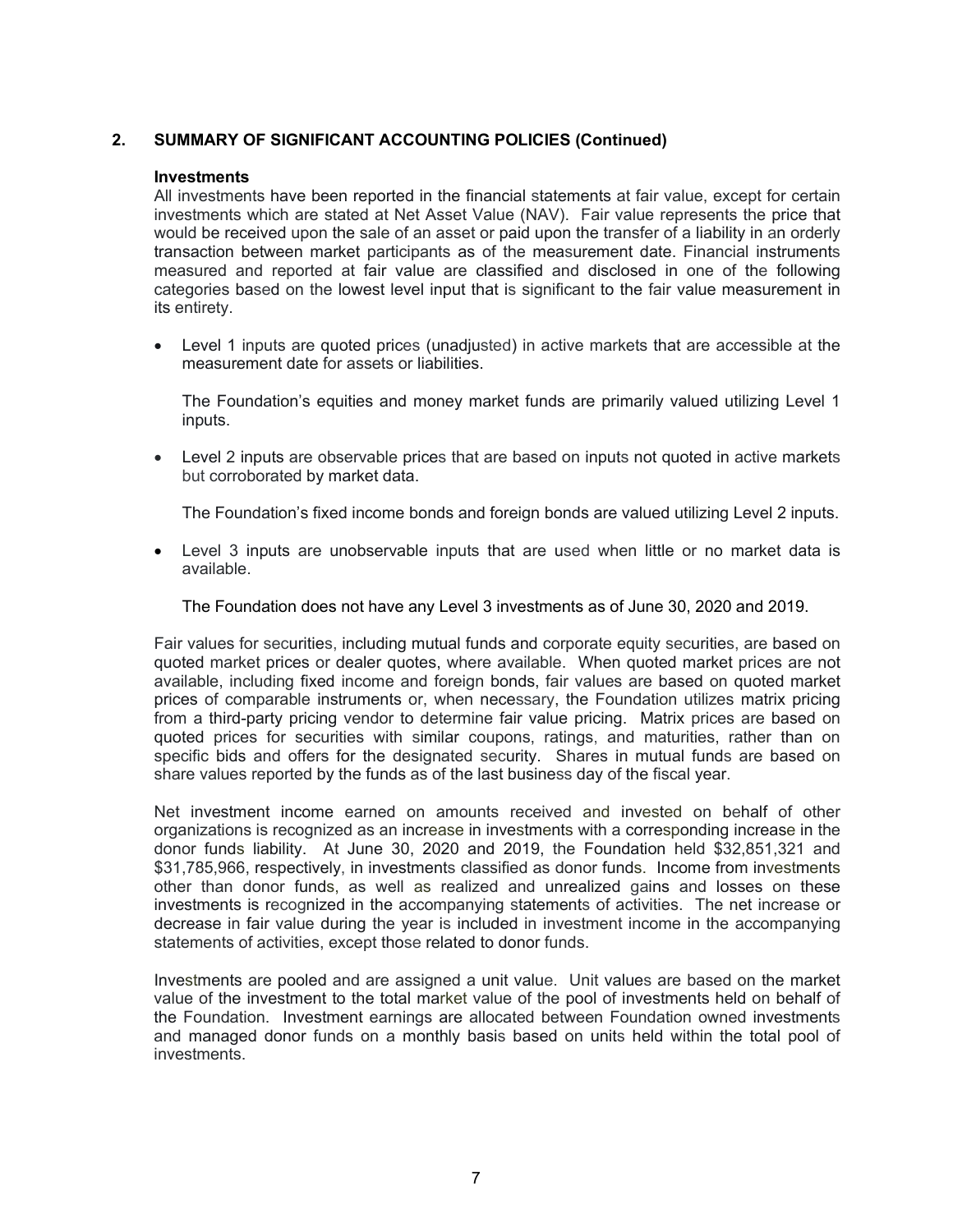### **Investments (Continued)**

The Foundation utilizes the NAV reported by alternative investment fund managers, including common collective trust funds, as a practical expedient for determining the value of the investment (See Note 5). These investments are redeemable at NAV under the original terms of the subscription agreements and operations of the underlying funds. However, it is possible that these redemption rights may be restricted or eliminated by the funds in the future in accordance with the underlying fund agreements. Due to the nature of the investments held by these funds, changes in market conditions and the economic environment may significantly impact the NAV of the funds and, consequently, the recorded value of the Foundation's interests in the funds.

Furthermore, changes to the liquidity provisions of the funds may significantly impact the value of the Foundation's interest in the funds. Additionally, although certain investments may be sold in a secondary market transaction, subject to meeting certain requirements of the governing documents of the funds, the secondary market is not active and individual transactions are not necessarily observable. It is therefore reasonably possible that if the Foundation were to sell a fund in the secondary market, the sale could occur at an amount different from the reported value, and the difference could be material. The Foundation has no plans to sell a fund in a secondary market.

### **Donor Funds**

The Foundation manages investments on behalf of various religious and nonprofit organizations within the Diocese. All contributions received and corresponding investment returns thereon from such organizations are ultimately payable to those organizations in accordance with the donor's intentions net of any distributions previously made.

#### **Financial Reporting**

In the accompanying financial statements, net assets that have similar characteristics have been combined into two net asset categories: without donor restrictions and with donor restrictions.

Net assets without donor restrictions include resources which are available for the support of the Foundation's operating activities.

As of June 30, 2020 and 2019, net assets with donor restrictions consists of funds to be used specifically for parish assistance and retired priest funds.

#### **Contributed Services**

The Foundation receives contributions of services from the Diocesan Corporation. Contributed services are recorded at cost as in-kind contributions and expense in the statements of activities.

#### **Revenue Recognition - Administrative Fees**

The Foundation earns an administrative fee for managing the investments held for other organizations within the Diocese. The administrative fee is calculated as one-half of 1% of the investment value. The Foundation records revenue in the period in which they satisfy performance obligations under contracts by transferring services to other entities. The Foundation's performance obligation is to manage the investments for these other entities. The performance obligation is satisfied over time on a monthly basis at which time the income is recognized. The Foundation recognizes revenue at amounts that reflect the consideration to which they expect to be entitled in exchange for services provided. The transaction price is based on established fees which the Foundation expects to fully collect. There are no implicit price concessions relating to these services as of June 30, 2020.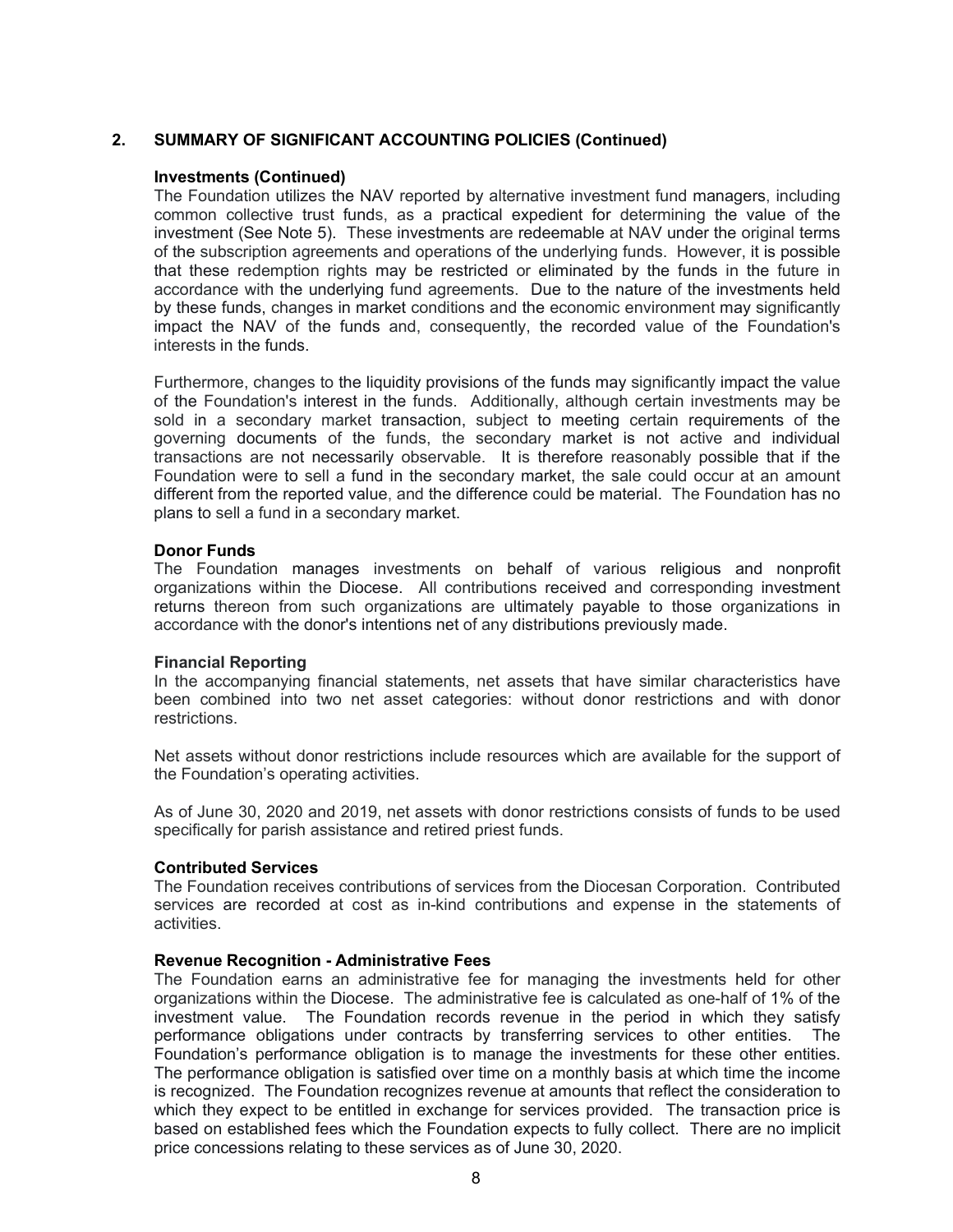### **Functional Allocation of Expenses**

The costs of providing the Foundation's programs and other activities have been summarized on a functional basis in the statement of activities. Accordingly, certain costs have been allocation amongst the programs and supporting services benefited. Expenses are allocated to program and supporting services based on where time and efforts are made and benefit received.

### **Income Taxes**

The Foundation is a not-for-profit organization as described in Section  $501(c)(3)$  of the Internal Revenue Code and is generally exempt from income tax on related income.

## **3. LIQUIDITY**

The Foundation is substantially supported by administrative fees and investment income. As of June 30, 2020 and 2019, the Foundation has the following liquid resources available to meet cash needs for general expenditure within one year of the statement of financial position date:

|                                                                                                                                                                     | 2020                         | 2019                       |
|---------------------------------------------------------------------------------------------------------------------------------------------------------------------|------------------------------|----------------------------|
| Financial assets at June 30                                                                                                                                         | \$40,495,547                 | \$38,753,953               |
| Less: those unavailble for general expenditure:<br>Donor funds liability included within investments<br>Net assets with donor restrictions - parish assistance fund | (32, 851, 321)<br>(442, 410) | (31,785,966)<br>(199, 373) |
| Total financial assets available to meet cash needs for<br>general expenditures within one year                                                                     | 7,201,816                    | 6,768,614                  |

Financial assets include cash and cash equivalents, parish assistance receivable, investments and accrued income. The Foundation's ability to meet its cash needs is dependent on continued contributions and investment market performance. The Foundation regularly monitors liquidity required to meet its operating needs.

## **4. RELATED PARTY TRANSACTIONS**

Certain services are provided to the Foundation by the Diocesan Corporation. The Foundation has recorded the cost of these services provided as in-kind contributions and expense in the statements of activities. Such amounts were \$46,696 and \$30,570 for the years ended June 30, 2020 and 2019, respectively.

In July 2011, the Cathedral Restoration Corporation of Albany, New York entered into a promissory note with the Foundation for \$520,000, bearing interest at 4.75%, for the purpose of supporting the restoration of the Cathedral. During 2013, the agreement was amended to forgive future interest. During 2014, previously accrued interest and a principal payment of \$85,000 was received. The remaining balance on the promissory note is fully reserved as of June 30, 2020 and 2019.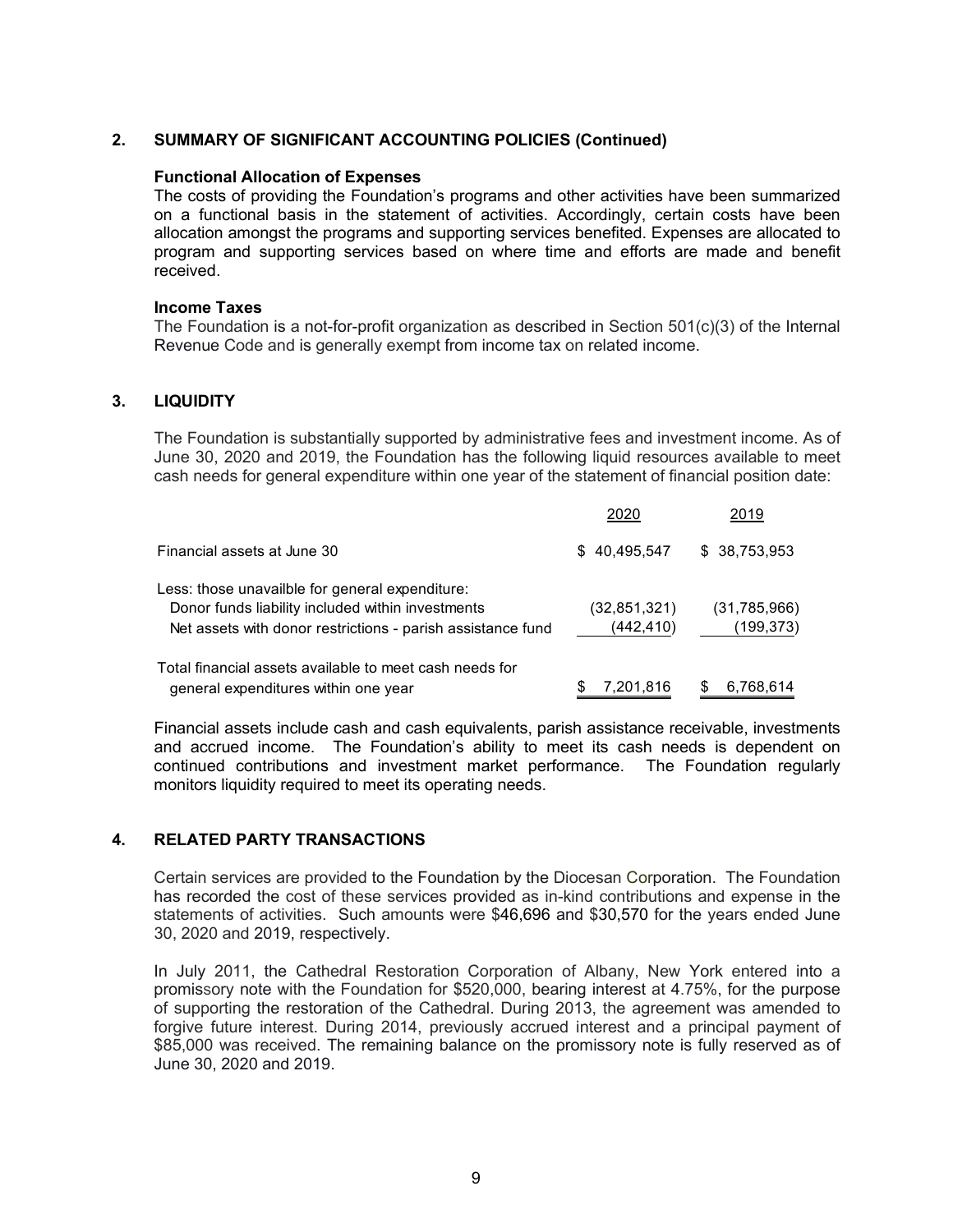## **5. INVESTMENTS**

#### **Investments**

The following tables set forth the Foundation's financial assets that were accounted for at fair value on a recurring basis at June 30, 2020 and 2019. Financial assets are classified in their entirety based on the lowest level of input that is significant to the fair value measurement:

|                                                                       | Level 1                     | Level 2                     | Total<br>June 30, 2020                               |
|-----------------------------------------------------------------------|-----------------------------|-----------------------------|------------------------------------------------------|
| Money market funds<br>Fixed income bonds<br>Equities<br>Foreign bonds | \$<br>628,027<br>20,689,352 | \$<br>12,534,388<br>153,549 | \$<br>628,027<br>12,534,388<br>20,689,352<br>153,549 |
| Investments measured at fair value                                    | 21,317,379                  | 12,687,937                  | 34,005,316                                           |
| Investments measured at net asset value                               |                             |                             | 5,989,017                                            |
|                                                                       | 21,317,379                  | 12,687,937<br>S             | 39,994,333<br>\$                                     |
|                                                                       | Level 1                     | Level <sub>2</sub>          | Total<br>June 30, 2019                               |
| Money market funds<br>Fixed income bonds<br>Equities<br>Foreign bonds | \$<br>996,139<br>16,683,863 | \$<br>14,028,980<br>126,024 | \$<br>996,139<br>14,028,980<br>16,683,863<br>126,024 |
| Investments measured at fair value                                    | 17,680,002                  | 14,155,004                  | 31,835,006                                           |
| Investments measured at net asset value                               |                             |                             | 6,229,480                                            |
|                                                                       | 17,680,002                  | 14,155,004                  | 38,064,486                                           |

There were no changes in valuation techniques during 2020 or 2019.

Investments at June 30, 2020 and 2019 are allocated between the following:

|                                              | 2020                      | 2019                       |
|----------------------------------------------|---------------------------|----------------------------|
| <b>Foundation investments</b><br>Donor funds | \$7,143,012<br>32,851,321 | \$ 6,278,520<br>31,785,966 |
|                                              | \$39,994,333              | \$38,064,486               |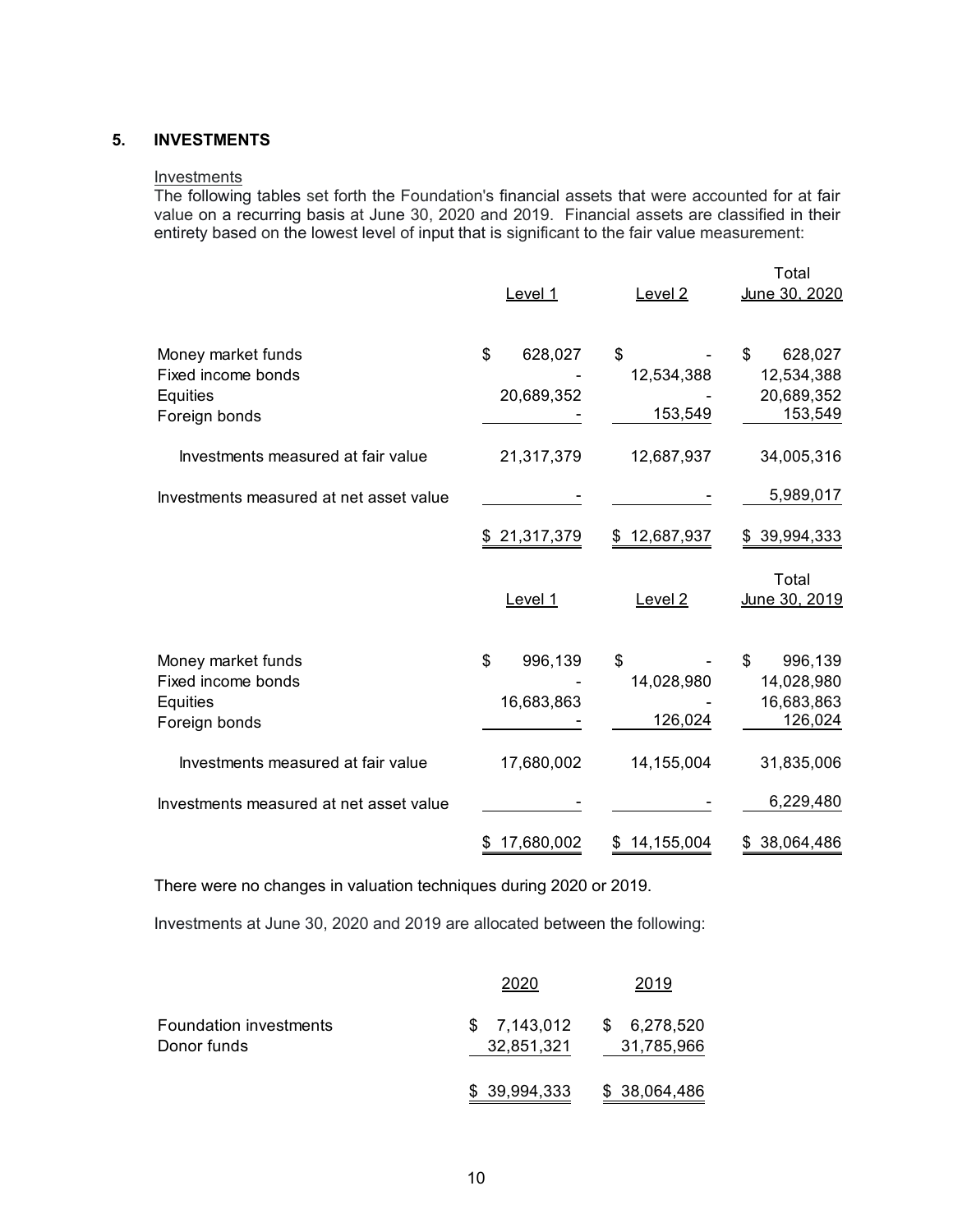## **5. INVESTMENTS (Continued)**

Donor investments are subject to administrative and management fees by the Foundation and the Foundation's investment managers, respectively. Administrative fees are reported in the statements of activities. Investment management fees were \$22,772 and \$18,859 during 2020 and 2019, respectively, and are included in the statement of activities within investment income, net.

The following investments are valued at net asset values per shared (unitized basis) as of June 30, 2020 and 2019:

|                                                | <b>Fair Value</b><br>at 6/30/20 | <b>Fair Value</b><br>at 6/30/19 | 2020<br>Unfunded<br>Commitments | 2019<br>Unfunded | Redemption<br>Frequency (if<br><b>Commitments currently eligible) Notice Period</b> | Redemption |
|------------------------------------------------|---------------------------------|---------------------------------|---------------------------------|------------------|-------------------------------------------------------------------------------------|------------|
| Investments in<br>international equity<br>fund | \$5,989,017                     | \$6,229,480                     | \$<br>۰                         | S.               | Daily                                                                               | 7 days     |

### Investment in International Equity Fund

This actively managed fund is a commingled trust which focuses on large and mid-cap equities across global growth industries. The value of this investment has been estimated using the daily net asset value per share of the investments.

## **6. DONOR FUNDS**

Donor funds represent amounts held by the Foundation in its capacity as long-term investment vehicle for other organizations within the Diocese.

Donor funds activity for the years ended June 30, 2020 and 2019 was as follows:

|                                 | 2020         | 2019         |
|---------------------------------|--------------|--------------|
| Donor funds - beginning of year | \$31,785,966 | \$34,915,077 |
| Additions/Contributions         | 15,828       | 20,000       |
| Net investment return           | 2,691,941    | 2,781,518    |
| Withdrawals and distributions   | (1,642,414)  | (5,930,629)  |
| Donor funds - end of year       | \$32,851,321 | \$31,785,966 |

Distributions are determined annually, subsequent to year-end, based upon the Investment and Distribution Policy and spending rate approved by the Trustees. Approved spending rates were 4.5% for the fiscal years ended June 30, 2020 and 2019. The distribution policy allows for a minimum distribution of the lesser of the earned income amount or the calculated distribution utilizing the previous three fiscal years average quarterly market values of the individual donor fund accounts for those accounts, which have been specified by the donor. Distributions are calculated utilizing these specified spending rates in conjunction with the general distribution policies set by the Foundation.